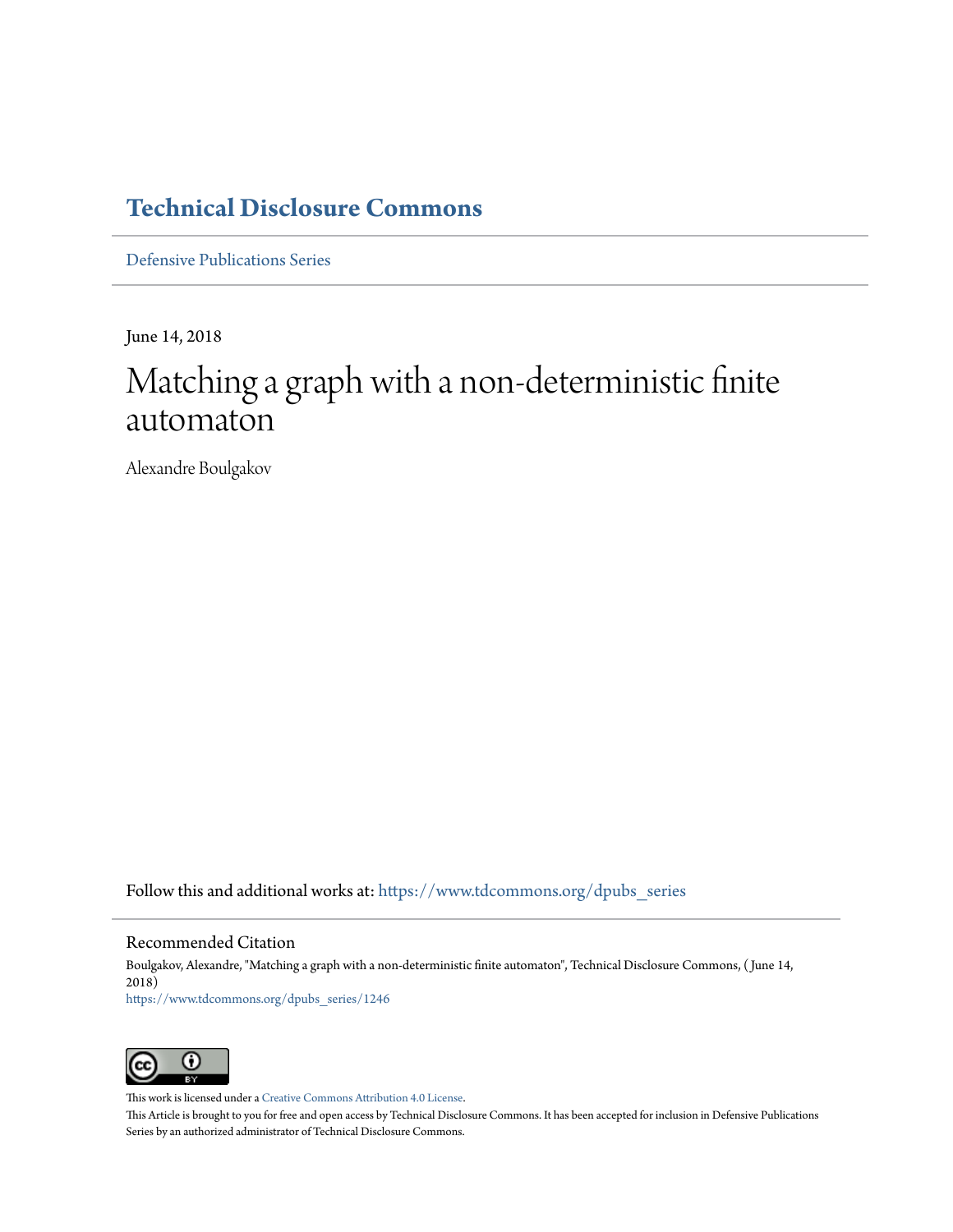#### **Matching a graph with a non-deterministic finite automaton**

#### ABSTRACT

The problem of matching a graph with a non-deterministic finite automaton (NFA) is of importance in various domains of computer science. An example is regular-expression matching, which can be formulated as a graph-matching problem. Current techniques of matching graphs against NFAs have relatively high computational complexity. This disclosure presents matching techniques with complexity that is linear in the size of the graph. The graph to be matched against the NFA is itself considered as an NFA. A synchronized product of the two NFAs is defined, and the matching problem is shown equivalent to a reachability problem solvable in linear (time and space) complexity.

#### KEYWORDS

- Graph matching
- Non-deterministic finite automaton (NFA)
- Deterministic finite automaton (DFA)
- Regex matching

#### BACKGROUND

Certain problems in computer science (e.g., regular-expression matching and similar problems) are based on matching a rooted, edge-labeled graph with a non-deterministic finite automaton (NFA). Specifically, given a rooted, edge-labeled graph, a determination is made if any sequence of edge labels on any possible rooted path through the graph is matched by a given NFA. Current techniques for determining match/no-match between the given graph and the given NFA have high computational complexity.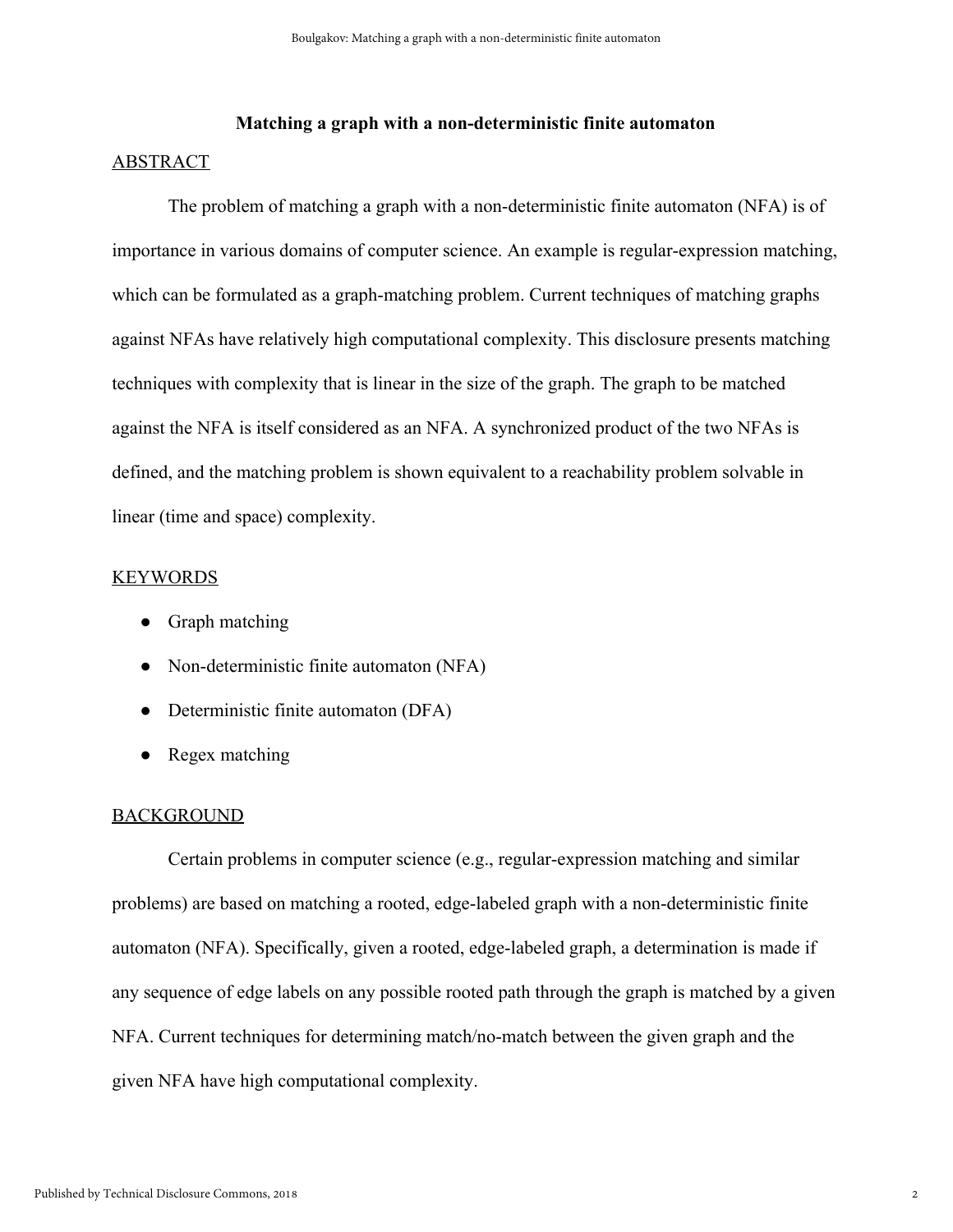#### DESCRIPTION

This disclosure describes techniques to determine a match between a given rooted, edge-labeled graph and a given NFA. The techniques have a worst-case computational complexity proportional to the product of the sizes of the graph and the NFA. Computational complexities in both time (e.g., speed of execution) and space (e.g., memory usage) are linear in the size of the graph and the NFA. Moreover, localized non-determinisms have only a local effect. Thus, in practical applications, worst-case complexity is not reached. Rather, space/time complexity is generally better than worst-case, e.g., it is proportional to the size of the graph, with run-times similar to run-times achieved when the techniques are applied to a deterministic finite automaton (DFA).

To determine match between a graph and NFA, the graph is itself considered as an NFA with all states accepting. A synchronized product of the two NFAs is defined such that the problem of determining match of graph to NFA is equivalent to determining whether the product-NFA has a non-empty acceptance set. In this manner, the problem of matching graph to NFA is reduced to a simple reachability problem solvable in linear time and space, e.g., using a breadth-first or depth-first search.

To formally delineate the techniques, notation is presently established. The NFA is represented as a five-tuple  $(Q_1, \Sigma, \Delta_1, q_1, F_1)$  illustrated in Fig. 1.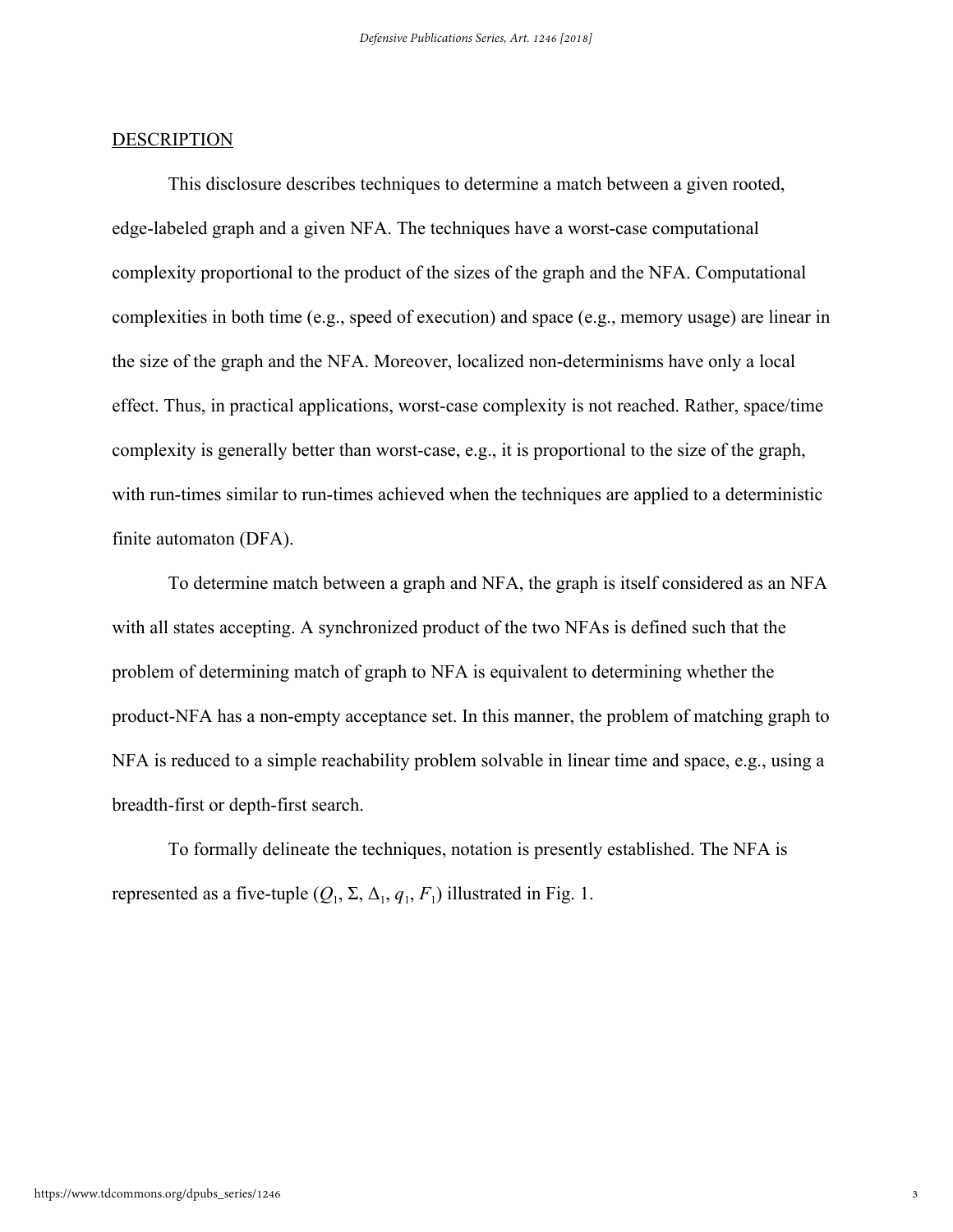$(Q_1, \Sigma, \Delta_1, q_1, F_1)$ , where

 $Q_1$  is the set of states of the NFA;

 $\Sigma$  is the set of input symbols to the NFA (the alphabet);

 $\Delta_1$  is a transition function between states of the NFA, e.g.,  $\Delta_1: Q_1 \times (\Sigma \cup \{\epsilon\}) \longrightarrow 2^{Q_1}, \epsilon$  being the empty string;

 $q_1 \in Q_1$  is an initial start state of the NFA; and

 $F_1 \subseteq Q_1$  is a set of accepting states of the NFA.

#### **Fig. 1: Notation for the NFA**

In a similar manner, the rooted, edge-labeled graph is represented by another NFA, denoted  $(Q_2,$ 

 $\Sigma$ ,  $\Delta$ <sub>2</sub>,  $q$ <sub>2</sub>,  $F$ <sub>2</sub>).

The *synchronized product* of the two NFAs is defined as an NFA which shares the alphabet of the constituent NFAs, whose set of states is the Cartesian product of the two constituent NFAs, and which has a transition function as defined in Fig. 2.

Synchronized product of 
$$
(Q_1, \Sigma, \Delta_1, q_1, F_1)
$$
 and  $(Q_2, \Sigma, \Delta_2, q_2, F_2)$   
\n
$$
= (Q_1 \times Q_2, \Sigma, \Delta', (q_1, q_2), F_1 \times F_2), \text{ where}
$$
\n
$$
\Delta' = \{ ((s_1, s_2), \epsilon, (t_1, s_2)) | s_2 \in Q_2 \wedge (s_1, \epsilon, t_1) \in \Delta_1 \} \cup
$$

 $\{ (s_1, s_2), \epsilon, (s_1, t_2) ) \mid s_1 \in Q_1 \wedge (s_2, \epsilon, t_2) \in \Delta_2 \}$  U  $\{ (s_1, s_2), a, (t_1, t_2) ) \mid a \neq \epsilon \wedge (s_1, a, t_1) \in \Delta_1 \wedge (s_2, a, t_2) \in \Delta_2 \}.$ 

#### **Fig. 2: Definition of synchronized product of two NFAs**

The synchronized product of two NFAs is thus a restriction of their Cartesian product such that only transitions where both automata recognize the same input symbol are allowed. The first two components of  $\Delta'$  allow each of the two NFAs to make an epsilon-move independently while the third component allows the NFAs to recognize the same symbol in lockstep.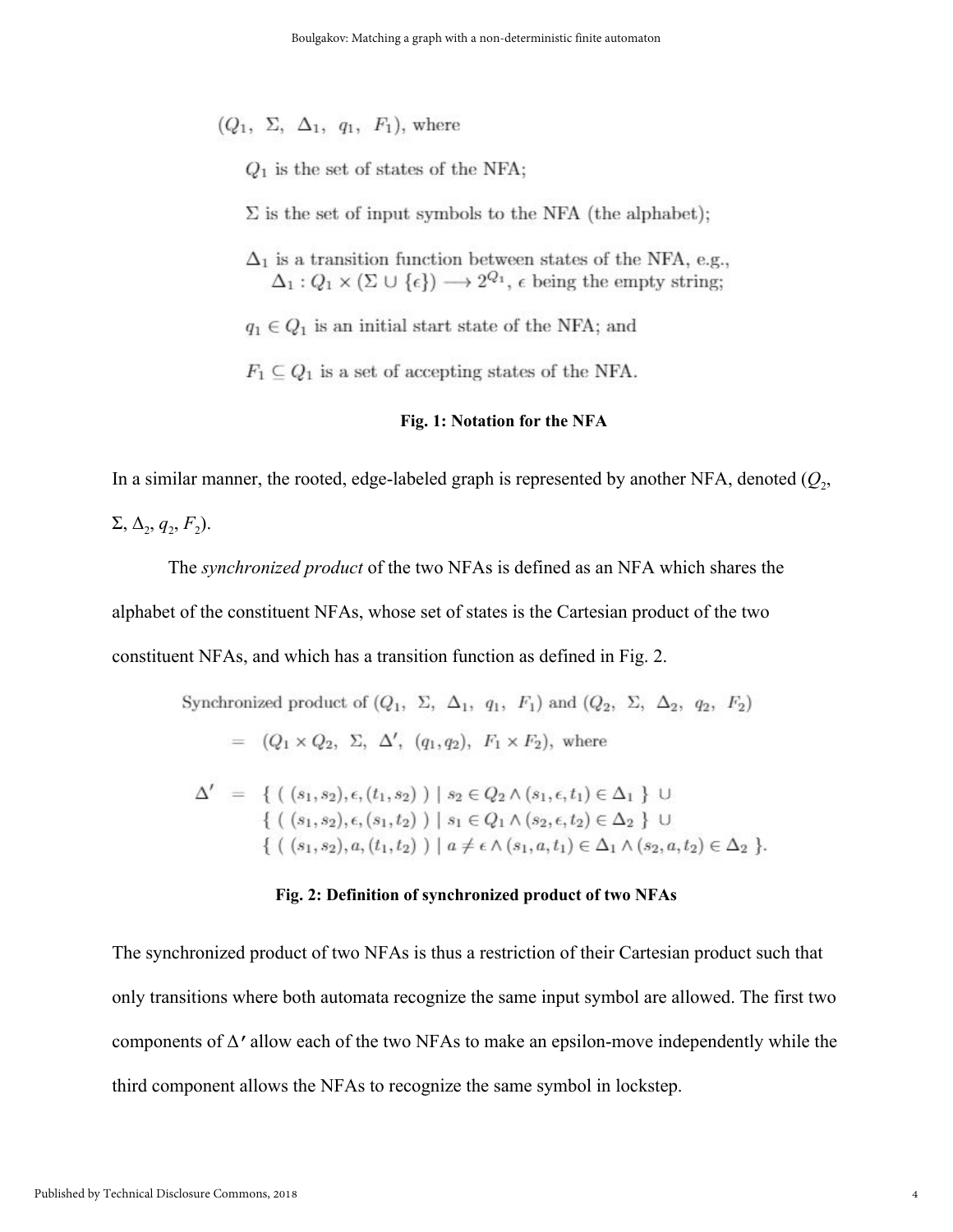Explicit computation of  $\Delta'$  requires  $|Q_1|\times|Q_2|$  states and up to  $|\Delta_1|\times|\Delta_2|$  transitions. However, in practice, many of these states and transitions are unreachable. The synchronized product is therefore computed on the fly, ensuring that only necessary states and transitions are computed. To efficiently compute the transitions outgoing from a state pair, one automaton is used to support efficiently finding the outgoing transitions from its states. Thus  $\Delta_1(s)$  is efficiently computed on the fly as  $\Delta_1(s) = \{ (a_1, t_1) | (s, a_1, t_1) \in \Delta_1 \}$ . The other automaton similarly supports finding the outgoing transitions from a state with a given label. Thus  $\Delta_2(s, a)$ is efficiently computed on the fly as  $\Delta_2(s, a) = \{ t_2 | (s, a, t_2) \in \Delta_2 \}$ . In this manner, transitions from a state  $(s_1, s_2)$  are computed as shown in Fig. 3 below.

for each 
$$
(a_1, t_1) \in \Delta_1(s_1)
$$
:  
\nif  $a_1 = \epsilon$ , then  $((s_1, s_2), \epsilon, (t_1, s_2))$  is a transition.  
\nif  $a_1 \neq \epsilon$ , then  
\nfor each  $t_2 \in \Delta_2(s_2, a_1)$ :  
\n $((s_1, s_2), a_1, (t_1, t_2))$  is a transition.  
\nfor each  $t_2 \in \Delta_2(s_2, \epsilon)$ :  $((s_1, s_2), \epsilon, (s_1, t_2))$  is a transition.

#### **Fig. 3: Computation of state transitions**

On-the-fly computation of the synchronized product, per techniques of this disclosure, enables not only finite-state but also some infinite-state systems to be processed in finite time. For example, non-deterministic automata with finite branching, e.g., where  $\Delta_1(s)$  is finite for all states reachable from *q*<sup>1</sup> , make progress, and a breadth-first search enables accepting states to be found in finite time if a finite string is accepted. Another implication is that the alphabet Σ need not be finite, e.g.,  $\Sigma$  is a set of UTF-8 strings (not characters).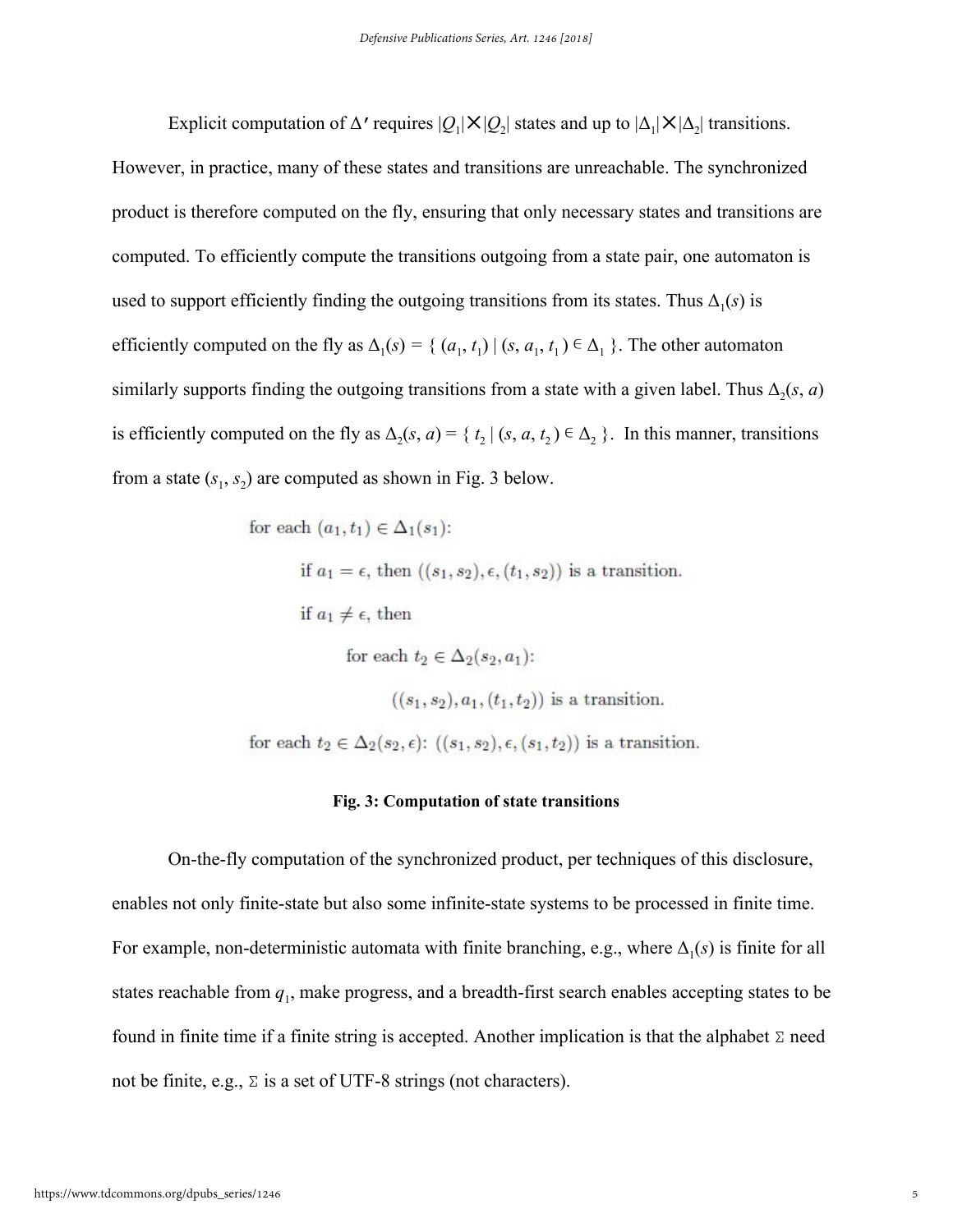Per the techniques of this disclosure, compute-intensive and explicit representation of  $\Delta_2(s, a)$ , e.g., with an adjacency matrix, is obviated. The ability of one of the automata to efficiently and *on-the-fly* compute  $\Delta_2(s, a)$  using  $\Delta_2(s, a) = \{ t_2 | (s, a, t_2) \in \Delta_2 \}$  enables the techniques to efficiently operate on and represent other abstractions such as counter-extended NFAs. This enables efficient matching of bounded repetitions such as the regular expression (regex) operator  $\{m, n\}$ , which matches a regular expression at least m, but no more than n, times. This is traditionally matched by creating an automaton with n subunits corresponding to the repeated expression. With on-the-fly computation, the operator is represented symbolically, and the states are generated only if needed. For example, traditional regex engines take a long time to compile  $a\{2,1000000000\}$ , even for matching short strings such as b, a, and aaa. With the present techniques, checking is performed in time and space proportional to the length of the string.

The described techniques apply to problems involving matching a subset of a graph against another graph, or generally for matching problems in any domain where data is expressed as graphs. For example, the techniques find use in matching specifications of a particular behavior of interest against a superset of behaviors extracted from an executable file of interest using static analysis. Another application of the techniques, e.g., within the domain of computer security, is to match the same behavior specification against the observed behavior of an application when run on a test system.

#### **CONCLUSION**

This disclosure presents techniques to match a graph (or subset thereof) with another graph or non-deterministic finite automaton (NFA). The techniques are of relatively low